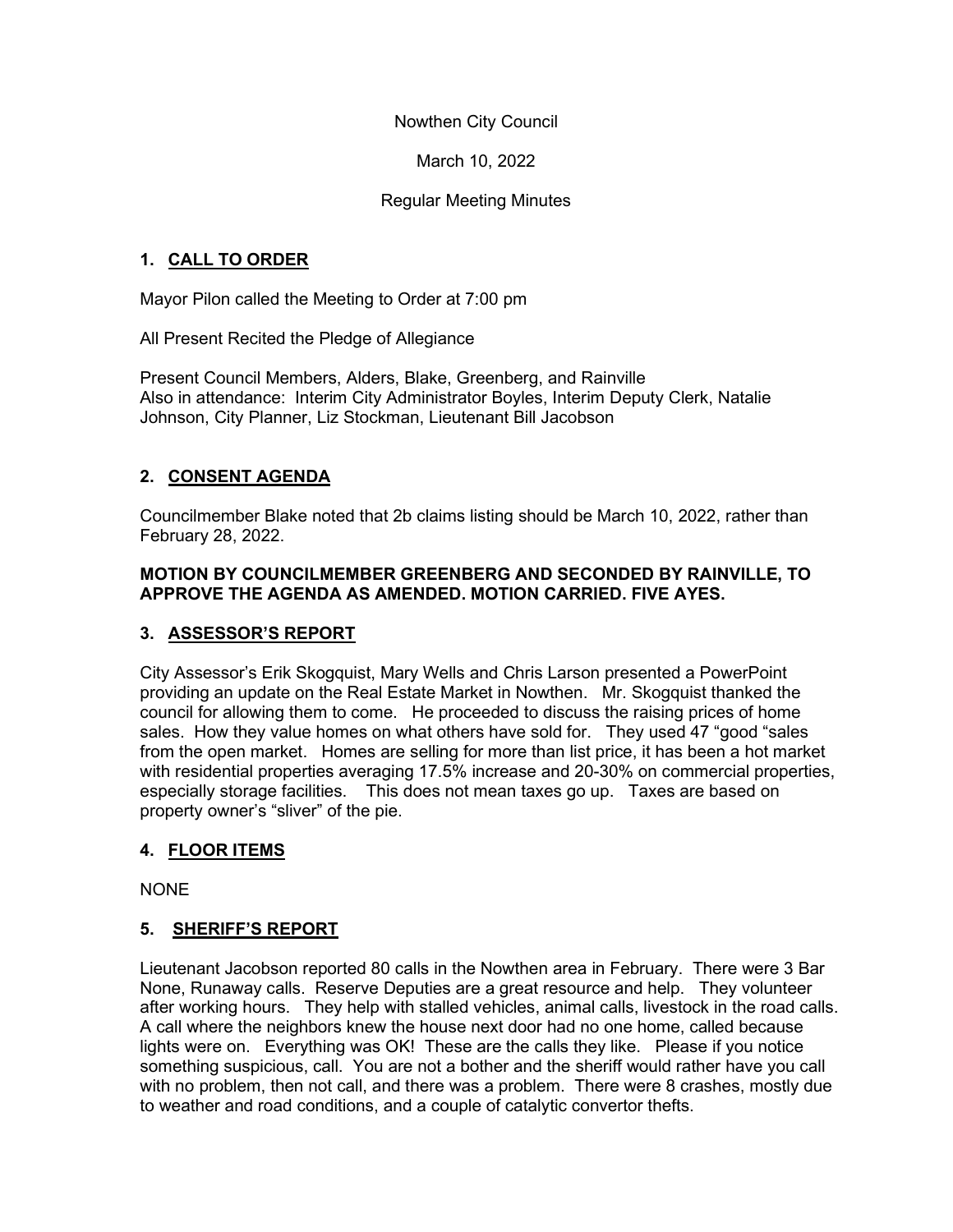He also reported they are working with the Nowthen Fire Department to prepare for the sheriff's department co-location. It is going well and they are thankful to the fire fighters for making them feel welcome! Things are progressing well and expect to be ready for the July 1<sup>st</sup> transition for Nowthen's dedicated daily car.

Mayor Pilon thanked the Fire Department personnel that were in attendance for making the sheriff's office feel welcome and stated the businesses in town like their presence as well.

### 6. FIRE DEPARTMENT

Nothing to report

### 7. PLANNING AND ZONING

a) Consider Approval of Woodhaven Preliminary Plat

Liz Stockman reported the planning commission recommends preliminary plat approval for Woodhaven.

Mayor Pilon asked about the Trail Easements. Engineering to prepare a graphic to vacate the easement on the cul-de-sac. And preliminary plat to include "possible future trails" very clearly.

### MOTION BY COUNCILMEMBER ALDERS, SECONDED BY RAINVILLE TO APPROVE THE WOODHAVEN PRELIMINARY 9 LOT PLAT, MOTION CARRIED, FIVE AYES.

### 8. CITY COUNCIL

a) Approval of Resolution confirming 2022 Precincts and Polling Places in Nowthen.

We have gained 90 residents in the last 10 years since the last redistricting. No need to re-district. We will keep the same polling places for both district 1 and district 2 at the Nowthen Fire Department for both the primary and the general election.

### MOTION BY COUNCILMEMBER BLAKE, SECOND BY RAINVILLE TO APPROVE RESOLUTION 2022-07 ESTABLISHING PRECINCTS AND POLLING PLACES FOR 2022 NOWTHEN ELECTIONS ON AUGUST 9, 2022, AND NOVEMBER 8, 2022. MOTION CARRIED, FIVE AYES

b) Approval of Process to Recruit and Select a Replacement Planning and Zoning Commissioner to Fill the Term of Robert Schiller.

Mayor Pilon asked the City Council to accept the processes in place and instruct staff to solicit applicants for the position. Councilmembers confirmed that there is no limit on the number of applicants and the posting will be for 30 days.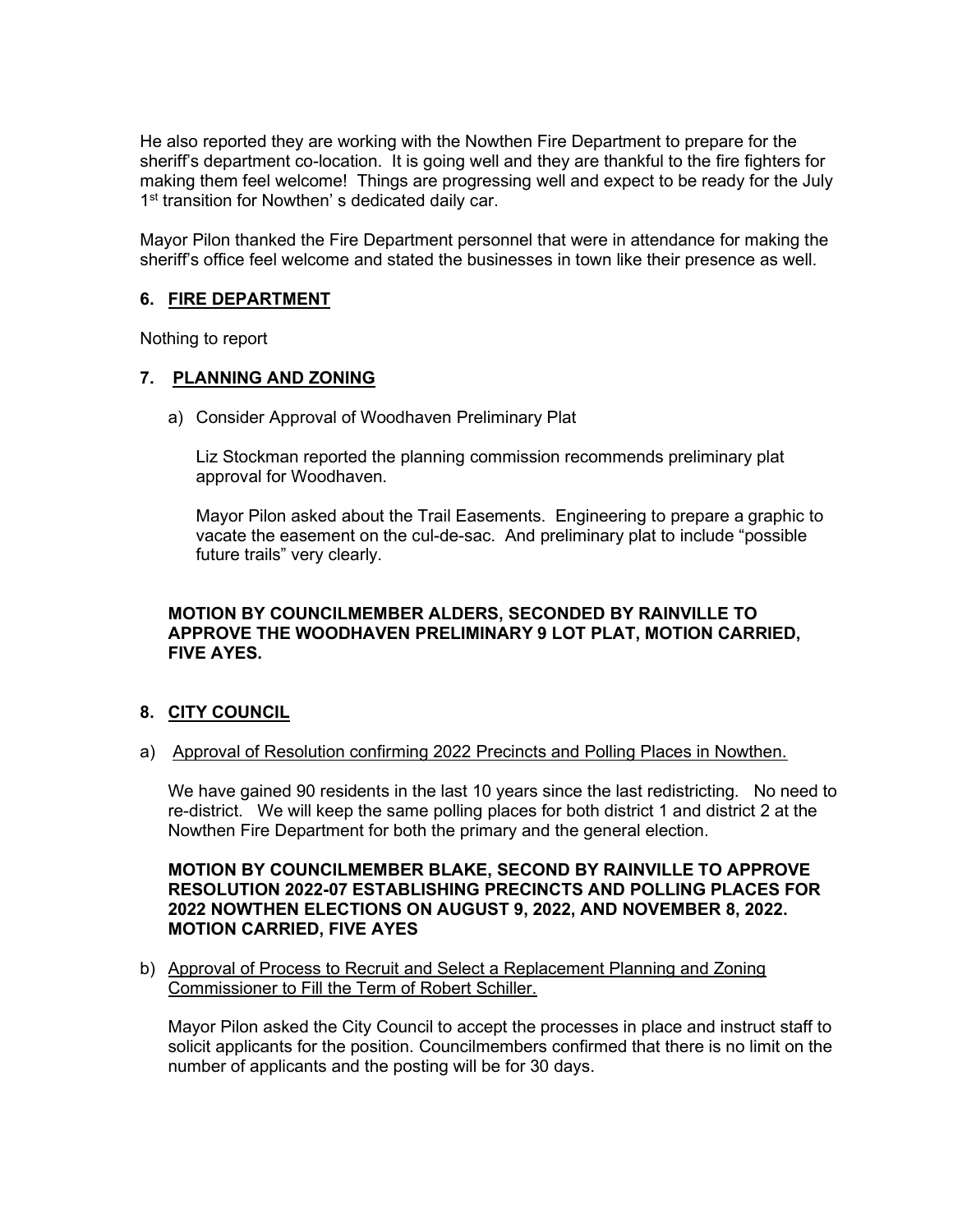#### MOTION BY COUNCILMEMBER RAINVILLE, SECONDED BY GREENBERG TO ACCEPT THE PROCESS IN PLACE AND INSTRUCT STAFF TO SOLICITE APPLICANTS TO FILL THE TERM OF ROBERT SCHILLER. MOTION CARRIED. FIVE AYES

c) Discuss City Administrator Position to be Filled, Job Description, Process, Timeline and **Participates** 

The city council needs to decide what is the position to be filled. City Clerk, City Clerk/Treasurer, or City Administrator?

The city council's hiring committee is Interim City Administrator Boyles, Councilmember Blake and Mayor Pilon.

Councilmember Rainville asked the hiring committee if they feel confident that they could do the process of hiring? Boyles responded he was "very hesitant". He believes we had the wrong level of people in the wrong positions before. We don't want the same problems we have had. He feels it is the single most important thing for this council to get right – to hire the right person. He agrees \$24,500 is a lot of money – but we can't get this wrong. It costs the city more if we get the wrong person.

 Councilmember Blake responded with we should bite the bullet and do it right. Councilmember Alders asked the costs differences for City Clerk, City Manager, City Administrator? Discussion – possible to get an Administrator/Clerk? What are the Salary ranges? What is the cost for support staff for each? Councilmember Alders agrees with Boyles, that the cost is great, but we have spent much more in the past few months and he would propose to go with a firm to help us get the right candidates.

 Councilmember Blake proposed Boyles and the committee get all the information and costs for the "all in" for each scenario. She also asked if they could meet earlier and call a special meeting to get this process moving. Mayor Pilon requested authorization to engage into a contract with a  $3<sup>rd</sup>$  party after review of the budget, since fuel costs are higher as are hauling costs.

Mayor Pilon confirmed that hiring committee will consider the city council's discussion as direction.

#### d) Discuss City Council work completion priorities prior to July 1, 2022

Boyles requested the council members consider making up a "to do" list and prioritize their top 5 items.

City council agreed to have lists turned by  $3/16/22$  with #1 as the most important and #5 the least important of the 5. He will make a priority list of the items that need to be completed before his contract ends July 1, 2022.

e) Discuss city council participation, cost, and declaration of May 7, 2022, as Recycling Day in Nowthen.

Councilmembers willing to participate: Pilon, Rainville, Greenberg, Blake (if in town), Alders - Maybe.